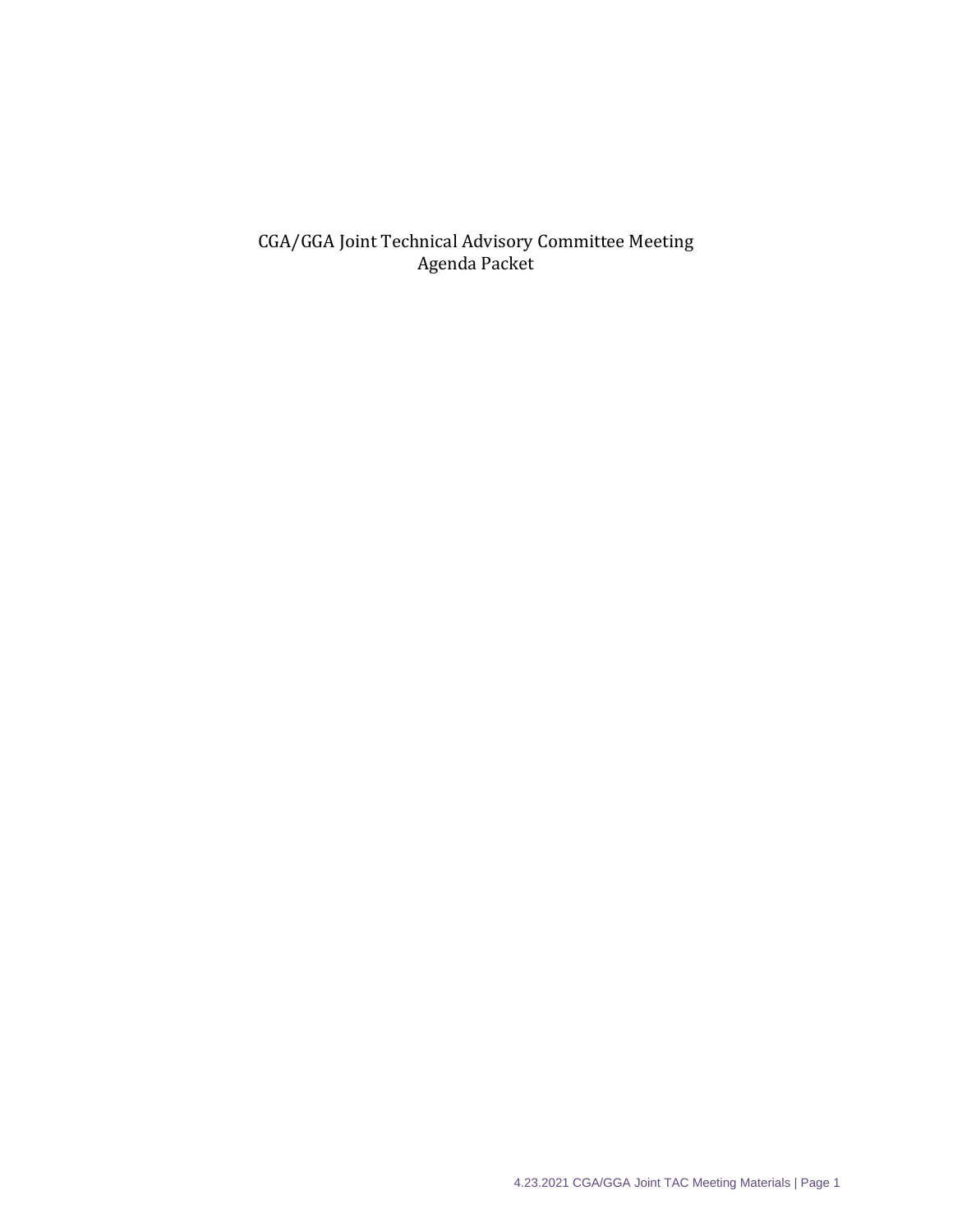## AGENDA ITEM 2a

# **CGA/GGA Joint Technical Advisory Committee Meeting**

## **MEETING MINUTES**

**April 9, 2021 | 1:00 p.m.**

Due to safety concerns and directives from the Governor and Federal Government related to COVID-19, **This meeting was held remotely ONLY**.

## **1. Call to Order, Roll Call, and Introductions**

The meeting was called to order at approximately 1:00 p.m.

Dave Ceppos, facilitator with the Sacramento State, Census and Collaboration Program (CCP) opened the meeting and went over some housekeeping and logistical items.

## **In Attendance:**

## **Committee Members:**

GGA: Emil Cavagnolo, Mark Lohse, Zac Dickens, David Kehn, Donald Bills CGA: Denise Carter (new CGA TAC member), Darrin Williams, Bill Vanderwaal, Jim Wallace, Thad Bettner (1:28), Brandon Davison (ex-officio)

**Others in Attendance:** Lisa Hunter (GGA Staff), Mary Fahey (CGA Staff), Dave Ceppos, (CCP), Grant Davids (Davids Engineering, Inc.), Ken Loy (West Yost Associates), John Ayers (Woodard and Curran), Duncan MacEwan (ERA Economics), Jeff Davids (Davids Engineering, Inc.), Reza Namvar (Woodard and Curran), George Valenzuela (Woodard and Curran), Shelly Murphy (CGA), Holly Dawley (GCID), Matt (last name not available), Lester Messina, Ashley Driver, Arne Gustafson, Joel N., Karen Biane, Chase Hurley, Hilary Reinhard (CGA), John Amaro (GGA), Pat Vellines (DWR), G. Wells, Eddy Teasdale, Leanne Mord, Dana Pressley, 3 other unidentified attendees on the phone

## **2. Approval of Minutes (CGA TAC, GGA TAC)**

- **a. January 8, 2021 CGA/GGA Joint TAC Meeting**
- **b. February 24, 2021 CGA/GGA Joint TAC Meeting**

**CGA:** Bill Vanderwaal moved to approve the meeting minutes from the January 8, 2021 and the February 24, 2021 CGA/GGA Joint TAC meetings. Darrin Williams seconded and the motion passed per roll call vote:

Denise Carter – Abstain Bill Vanderwaal - Aye Jim Wallace - Aye Darrin Williams – Aye

**GGA:** Emil Cavagnolo moved to approve the meeting minutes from the January 8, 2021 and the February 24, 2021 CGA/GGA Joint TAC meetings. David Kehn seconded and the motion passed per roll call vote: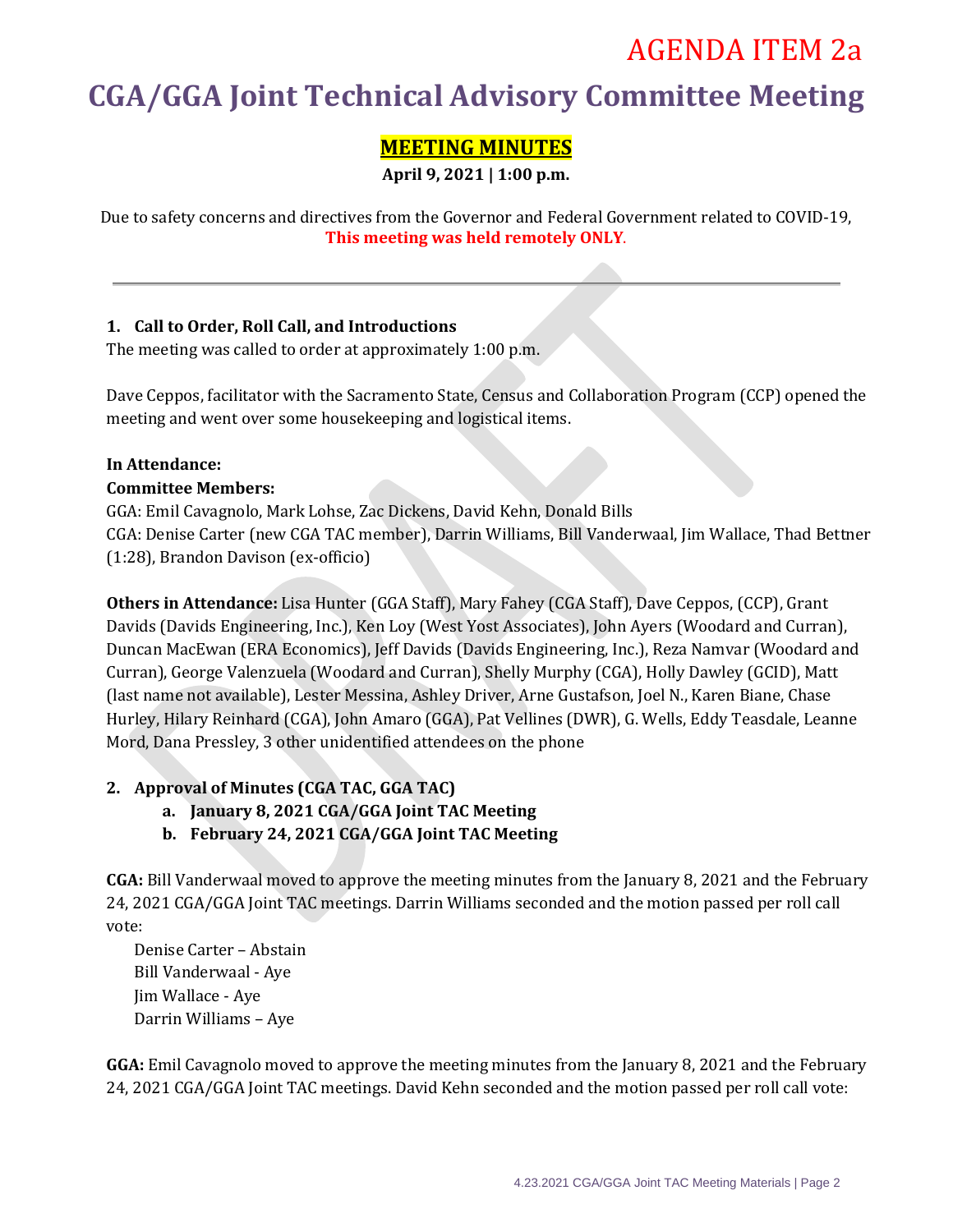Donald Bills – Aye Emil Cavagnolo – Aye Zac Dickens – Aye David Kehn – Aye Mark Lohse – Aye

Mr. Ceppos turned the floor over to Grant Davids, Davids Engineering, Inc., who provided acknowledgement of the recent and tragic passing of Byron Clark. Byron was the Project Manager and lead consultant on the Colusa Subbasin GSP project, and a Principal Engineer at Davids Engineering, Inc. for many years. Mr. Davids described Byron as a dear friend and fantastic colleague. He explained that he has stepped in to take on Byron's responsibilities and he expressed his pride in the work that Byron had completed on the Colusa Subbasin GSP project, leaving a solid foundation for the team to continue to build on. Byron will be greatly missed by all who had the pleasure to know him and to work with him.

## **3. Period of Public Comment**

There were no public comments.

## **4. Colusa Subbasin Groundwater Sustainability Plan Development:**

| <b>List of Acronyms:</b>                      |
|-----------------------------------------------|
| GSA - Groundwater Sustainability Agency       |
| GDE - Groundwater Dependent Ecosystem         |
| GSP - Groundwater Sustainability Plan         |
| MO - Measurable Objective                     |
| MT - Minimum Threshold                        |
| PMA - Projects and Management Actions         |
| SGMA - Sustainable Groundwater Management Act |
| SI - Sustainability Indicator                 |
| TAC - Technical Advisory Committee            |
| TDS - Total Dissolved Solids                  |
| UR - Undesirable Result                       |

## **a. TAC recommendation Timeline—Discussion**

Mr. Davids explained the upcoming Joint TAC schedule, meeting topics and decisions to be made. He stated that these decisions are not easy, but there is not a single GSP that is going to be perfect on the first round and he reminded the TAC that the process under SGMA is an adaptive management process.

## **b. Sustainable Management Criteria**

## **i. Water Quality— Proposed Joint TAC Recommendation**

John Ayres presented a salinity map showing TDS at different depths in the basin. Higher concentrations of TDS appear near the Sutter Buttes. Mr. Ayres explained that the existing monitoring network for water quality relies on data gathered under other existing groundwater quality monitoring programs. The networks from those programs are not adequate for SGMA. The Consultant recommendation is for the GSAs to establish a new groundwater quality monitoring network specifically for TDS and monitor to identify any instances of upwelling of saline water. Development of the monitoring network for TDS would be an implementation task in the GSP. Mr. Ayres said that this does not mean installing new monitoring wells, but rather using existing active irrigation or possibly domestic wells. In order to test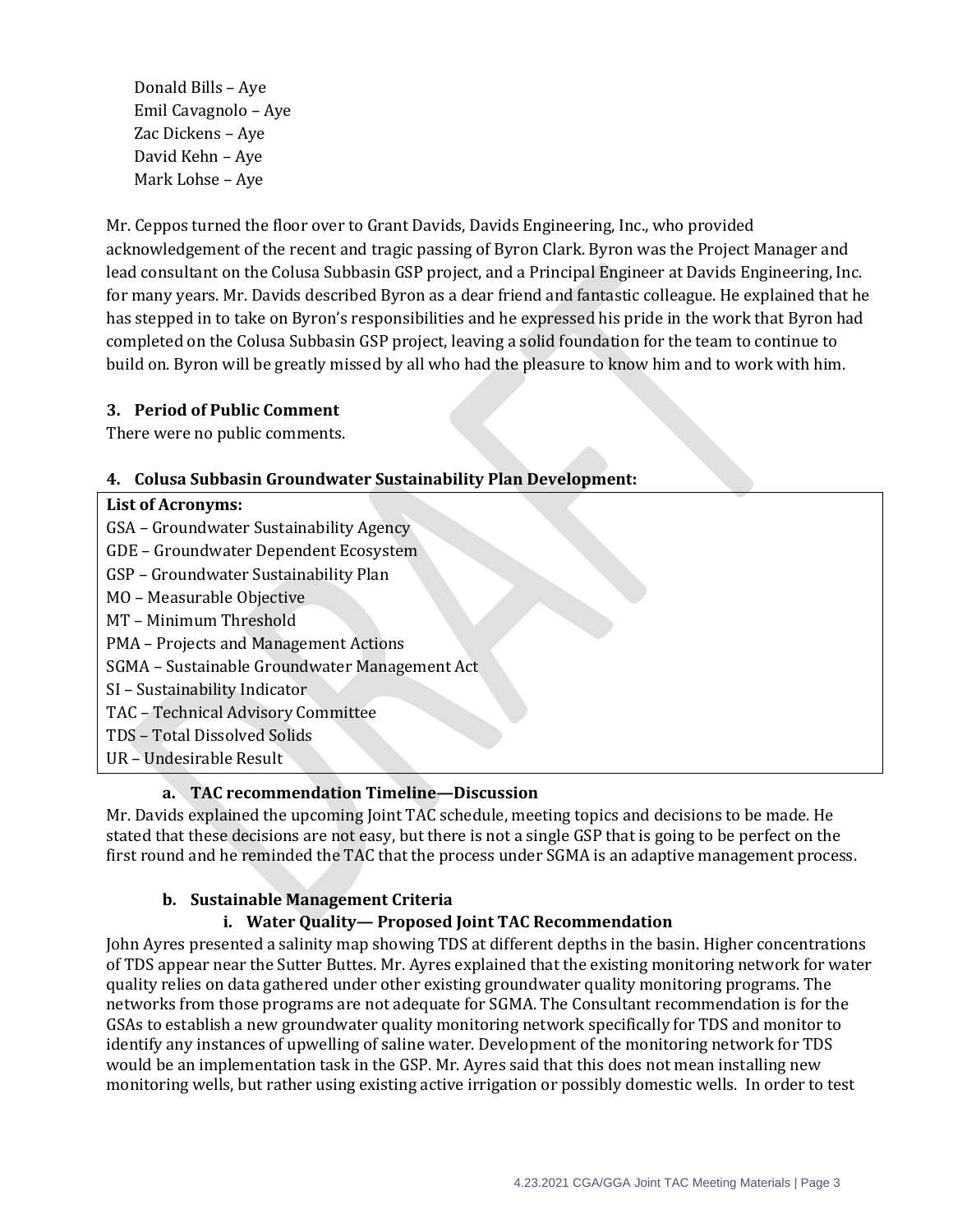groundwater quality, it is necessary to purge water from wells prior to testing, so wells that are actively pumping would be ideal for water quality monitoring. The recommendation is to establish a network in the 2022 GSP, using existing wells, and then to set thresholds in the 2027 GSP update after the GSAs have had time to gather data and establish baselines. Since there is not an existing groundwater quality monitoring network, there are no baseline measurements and, therefore, it is problematic to set thresholds at this time.

## **QUESTIONS:**

Bill Vanderwaal asked if salinity/TDS is the only constituent that is required to be monitored for the GSP. Mr. Ayres said that under SGMA the GSAs need to monitor for things that would result in a UR. The UR Statement for water quality for the Colusa Subbasin states that there must be a nexus between groundwater quality and groundwater management activities. The focus should be on setting thresholds for things that the GSA has the ability to manage, such as groundwater pumping.

Mr. Ceppos said that water quality is unique in SGMA in regard to what GSAs can and cannot do. He pointed the group to a document on this topic from Stanford's Water in the West program: [https://stacks.stanford.edu/file/druid:dw122nb4780/A%20Guide%20to%20Water%20Quality%20Req](https://stacks.stanford.edu/file/druid:dw122nb4780/A%20Guide%20to%20Water%20Quality%20Requirements%20under%20SGMA.pdf) [uirements%20under%20SGMA.pdf](https://stacks.stanford.edu/file/druid:dw122nb4780/A%20Guide%20to%20Water%20Quality%20Requirements%20under%20SGMA.pdf)

Don Bills asked if groundwater quality monitoring will be restricted to the lower saline aquifer or will occur at different depths. Mr. Ayres explained that they will try to tailor the network to where saline upwelling would be likely to occur, which would be primarily in the deeper aquifer zone. Ken Loy mentioned that draft GSP chapters 1-4 were recently released for public review. Chapter 4 describes the monitoring network. Several new monitoring networks exist under different state and federal programs focused on nitrate and salinity. He suggested the GSAs utilize existing water quality monitoring programs to the extent possible. There is a lot of existing data, but it is very sporadic. Water quality standards are included in the draft GSP chapters that were released. Salinity is specifically addressed because it has a strong nexus with groundwater production as pumping and well development could affect mobilization of saline water.

Mr. Ceppos opened the floor to public comments. There were none.

Mr. Ayres presented the proposed Action for the TAC to consider:

**The Joint TAC recommends that the GSA Boards adopt a GSP policy to conduct monitoring of saline groundwater to support establishing a salinity threshold for groundwater quality as part of the 2027 GSP Update.**

## **ACTION:**

**CGA** – Mr. Vanderwaal moved to accept the recommendation as presented. Denise Carter seconded and the motion passed per roll call vote:

Denise Carter – Aye Bill Vanderwaal - Aye Jim Wallace – Not available for vote Darrin Williams – Aye Thad Bettner - Aye

**GGA:** Zac Dickens moved to accept the recommendation as presented. Mark Lohse seconded and the motion passed per roll call vote: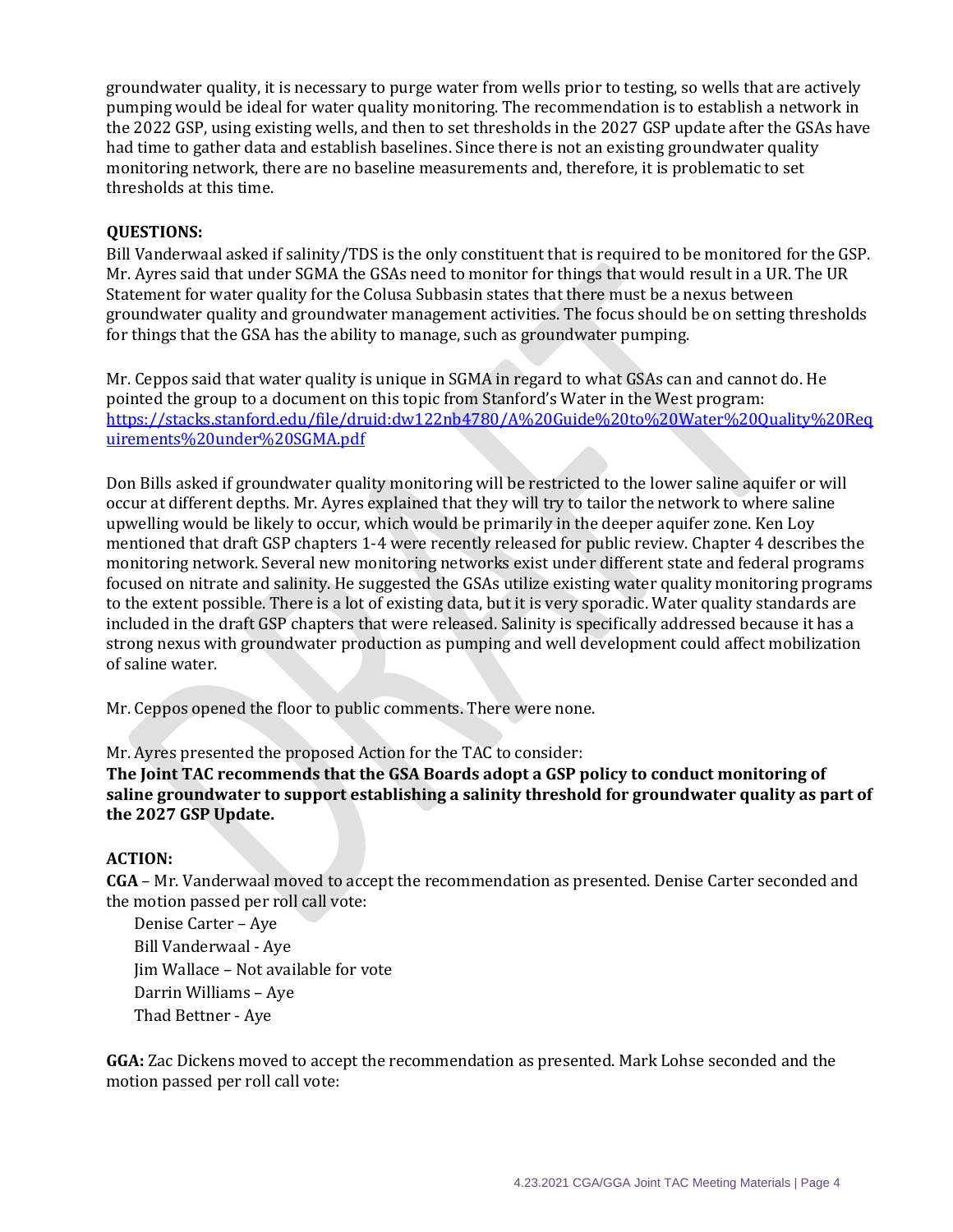Donald Bills – Aye Emil Cavagnolo – Aye Zac Dickens – Aye David Kehn – Aye Mark Lohse – Aye

## **ii. Land Subsidence— Proposed Joint TAC Recommendation**

Mr. Ayres presented the monitoring plan for subsidence, which is to utilize existing GPS-based Sacramento Valley Height Modernization project monitoring benchmarks, backed up by InSAR data and data from the three extensometers that exist in the Colusa Subbasin. Benchmarks are planned to be evaluated and resurveyed every five years by the California Department of Water Resources (DWR). SGMA does not require GSAs to report subsidence annually. The five-year GSP update schedule coordinates well with DWR's planned surveys. DWR is not formally obligated to continue these surveys, so if they discontinue this service, the GSAs can use InSAR data, or groundwater levels as a proxy. The GSP would be modified in the future if those monitoring options are later selected.

Mr. Ayres displayed a map of subsidence occurrence in the Colusa Subbasin. Even in areas with the most subsidence, it is not a large amount per year, although the GSAs will need to keep an eye on these areas. The recommendation is to set subsidence thresholds, with consideration of historic subsidence, using a maximum rate of subsidence over a five-year period based on measurements from 2006-2017.

The recommendation is, in areas with greater than 1 foot of historical subsidence:

- 1. The MT would be set at 0.60 foot/year, and
- 2. The MO would be set at 0.25 foot/year.

And, in areas with less than 1 foot of historical subsidence:

- 3. The MT would be set at 0.50 foot/year, and
- 4. The MO would be set at 0.25 foot/year

A UR is detected when 10% or more (6 or more of 60 representative monitoring sites) experience subsidence rates above the MT.

The GSAs should consider adding benchmarks to the monitoring network as part of GSP implementation.

#### **QUESTIONS:**

Mr. Vanderwaal, referring to slide 11, asked if the measurements were a rolling average over five years. Mr. Ayres said that under the recommendation, it is a rolling average.

Mr. Vanderwaal, referring to slide 12, asked why the recommendation is 10%. He feels this is low. Mr. Ayres said that since the monitoring network is relatively large, 10% is about 6 sites. Mr. Vanderwaal said that his initial concern is that 10%, or 6 sites, likely already have some subsidence happening, and we would be setting the MT right on the threshold. He would be more comfortable with 15%, or 9 sites.

Mr. Kehn asked, why, with the recommended MO, we would still be experiencing subsidence. Mr. Ayres explained that DWR reports a potential error of  $\pm 0.17$  foot for the subsidence measurement, and the recommended MO should be set at something greater than the potential error. 0.25 feet is recommended.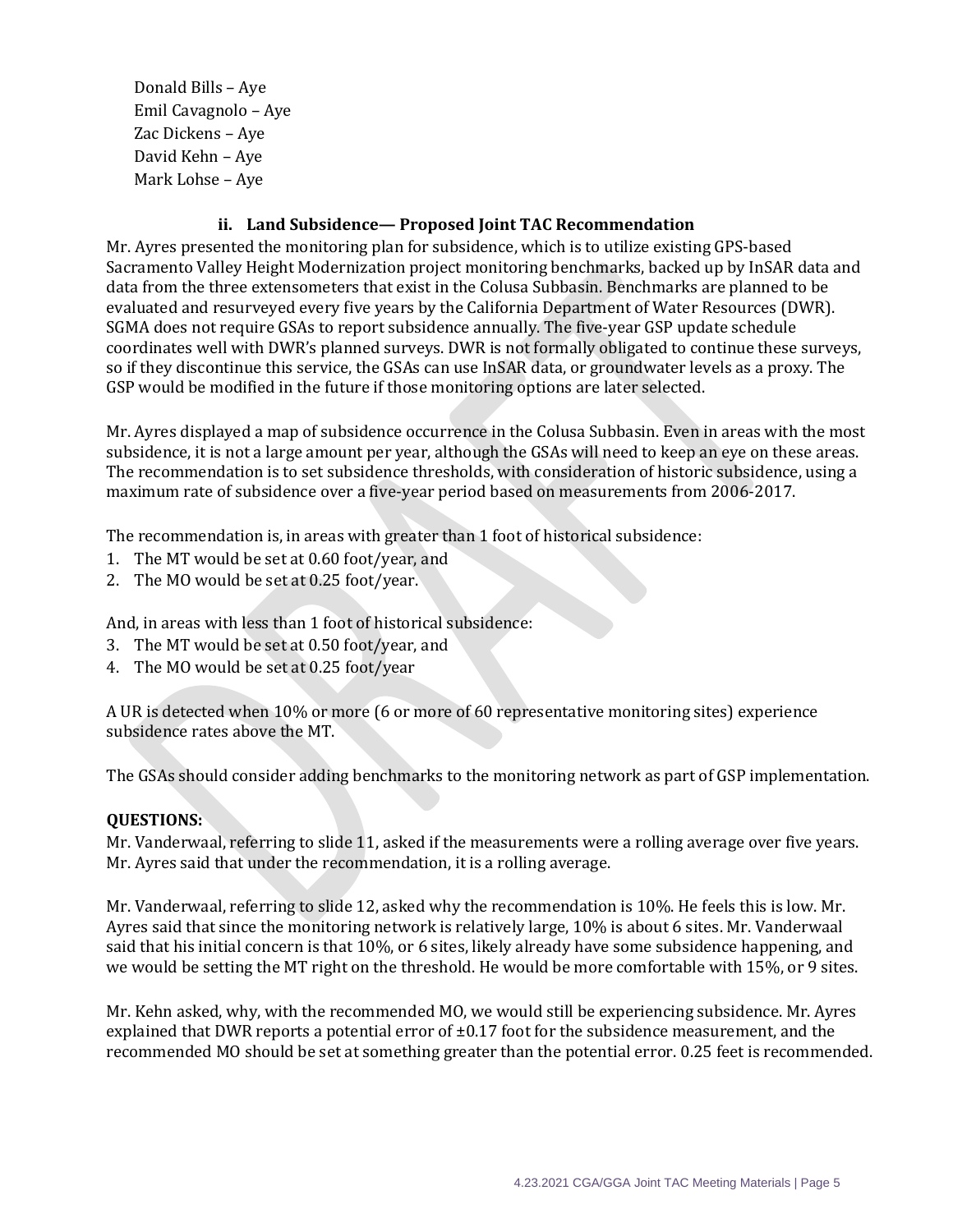Mr. Kehn asked that if the threshold is 6 of 60 sites, which 6 sites are considered? Location is important. He asked if the 60 sites could be narrowed down to those that are near critical infrastructure. Mr. Ayres said that all of the laterals and canals are not shown on the map. The GSA would have to develop agencyspecific policy to define which of the canals, ditches, drains, etc. are considered critical infrastructure. Or, the GSAs could consider that all benchmarks are close enough to critical infrastructure to avoid going through that exercise. Mr. Kehn said that he is fine with the proposal as long as it is clear that an MO of 0.25 feet is based on the error in the methods of measurement.

Mr. Ceppos asked Mr. Vanderwaal if he is suggesting a change to the recommendation from 10% to 15% of benchmarks experiencing subsidence rates above the MT and whether that would constitute a UR. Mr. Vanderwaal said yes, and also, if there are benchmarks near critical infrastructure there could be a more strict MO to allow the GSAs to take action earlier in the process. The bottom line is that we should avoid State agency intervention. Mr. Vanderwaal explained that he would rather have the MO set more strictly so the GSAs can fix the problem, and a more conservative MT to give the GSAs more time before the State might step in.

Mr. Ceppos asked Mr. Vanderwaal, on slide 11, if he would recommend changing language to reflect MTs near critical infrastructure. Mr. Vanderwaal said potentially a MO near critical infrastructure could be set at 0.1 instead of 0.25 so the GSAs will have to take action sooner to provide more time before the State might intervene. He said the MO is when you need to take action, the MT is when we have failed.

Mr. Ayres reiterated that the margin of error in the DWR subsidence measurements is 0.17 foot and he would not recommend setting an MO of less than this value. Setting the MO at 0.1 is not a strong technical position because it is less than the margin of error in the survey measurements. He said that the GSA is required to manage to avoid an UR, which means the GSAs must take action long before they would reach the MT.

Mr. Loy said that certain URs have a time lag, including subsidence, surface water interaction, and impacts to GDEs. You could look at it as once you see an impact it's too late to act, but it's more the ongoing practical management that the GSAs would be doing, such as keeping an eye on groundwater levels and new well development, updating monitoring sites and adding benchmarks.

Mr. Kehn commented that he agrees that 10% of monitoring sites is too strict for the subsidence UR and it might be beneficial to increase that threshold to perhaps 15%.

Ms. Carter said she agreed with 15%. She asked if the suggested MT means that if a point subsides .6 foot in one year would that be a red flag.

Mr. Ayres clarified that this network is measured once every five years. Three feet over a five-year period means .6 feet per year for five years. If six locations experience this, that would be a UR. A single site does not cause a UR.

Ms. Carter asked how the GSAs will know if subsidence has occurred in between the five years. Mr. Ayres said that subsidence happens at a very slow rate, and that the GSAs can utilize annual InSAR measurements and data from the 3 extensometers in the Subbasin. The existing GPS subsidence network is valuable in several ways, because it is being monitored by a state entity (DWR), there is no cost to the GSAs, and it provides good coverage throughout the Subbasin.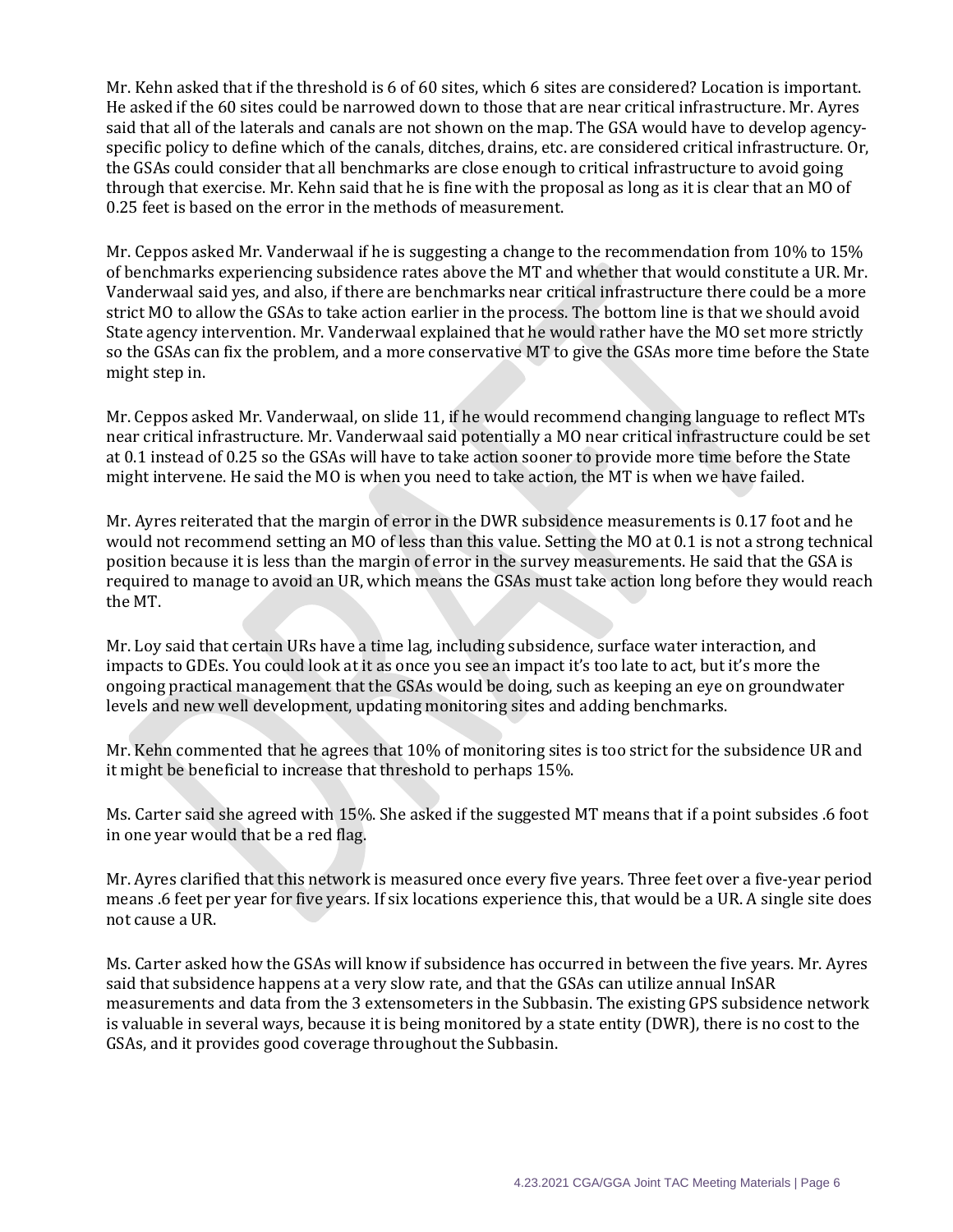Mr. Williams said that there are local indicators such as well failures (collapse of well casings) that occur at the time of subsidence. These are good indicators for the GSAs to know that subsidence is likely occurring. The GSAs don't have to wait for five years. This could be one of the tools to manage subsidence.

Mr. Ceppos summarized that Mr. Vanderwaal proposed to change the suggested percentile recommendation from 10% to 15% of wells experiencing subsidence rates above the MT would constitute a UR. There is also a proposal (slide 11) to adjust the MO down to some level. The margin of error is within 0.17 foot so the lowest it should be is 0.17 foot. Subsidence is slow moving and once detected there could already be issues. Given that the proposed action is based on the content of the presentation, it was noted that changes will be needed to the presentation to reflect revisions.

Ashley Driver asked what the margin of error of 0.17 foot means. Mr. Ayres explained that this is the margin of error for GSP subsidence monitoring that DWR provides in their subsidence reports. Ms. Driver asked what the implications of the UR are for growers in the Subbasin. Mr. Ayres said this is not well defined at the state level, but exceeding the UR allows State intervention which could have a number of implications to landowners.

Ms. Driver said that she attended a meeting in the Yolo Subbasin and one concern expressed there was natural subsidence. She asked whether that factored in here? Mr. Ayres responded that currently, natural causes of subsidence are not considered and that the technical team has not identified any naturally occurring subsidence.

Don Bills, via Chat, asked about the lag in subsidence showing up and the relationship of subsidence to groundwater level changes. Groundwater storage is a SI and we are using groundwater levels as a proxy. Once subsidence has occurred, it is unlikely to recover, resulting in a permanent loss of groundwater storage capacity. Is this addressed?

Mr. Ayres said that groundwater storage is a Sustainability Indicator (SI) and we are monitoring for storage using groundwater levels as a proxy. If there is a concern for storage it is directly tied to groundwater levels. As we set groundwater level thresholds, we will consider this. Subsidence is a loss of water in the clays. These are not key drivers for the groundwater supply that can be used for beneficial uses.

Mr. Loy described some action items:

- The tectonic subsidence questions can be addressed by making an adjustment to the statement of how we set the MT.
- Items to be addressed in the next iteration of the Basin Setting chapter will be:
	- o Loss of storage due to aquifer compaction
	- o The fact that it is not just surface infrastructure that should be considered related to subsidence, but also well casing collapse

Mr. Bills asked if natural gas wells are considered (as contributing to subsidence). Mr. Ayres said that could be a concern and can be looked at during GSP implementation. To determine if subsidence is water related or natural gas related, an obvious indicator is groundwater levels. If we see subsidence in an area where groundwater levels are stable, then that would signal a need to investigate other causal factors.

Mr. Kehn asked for clarification on the following: if 0.17 foot accuracy is at the five year mark, does this mean that if it is every five years, would we divide changes by five? Mr. Ayres said he would have to go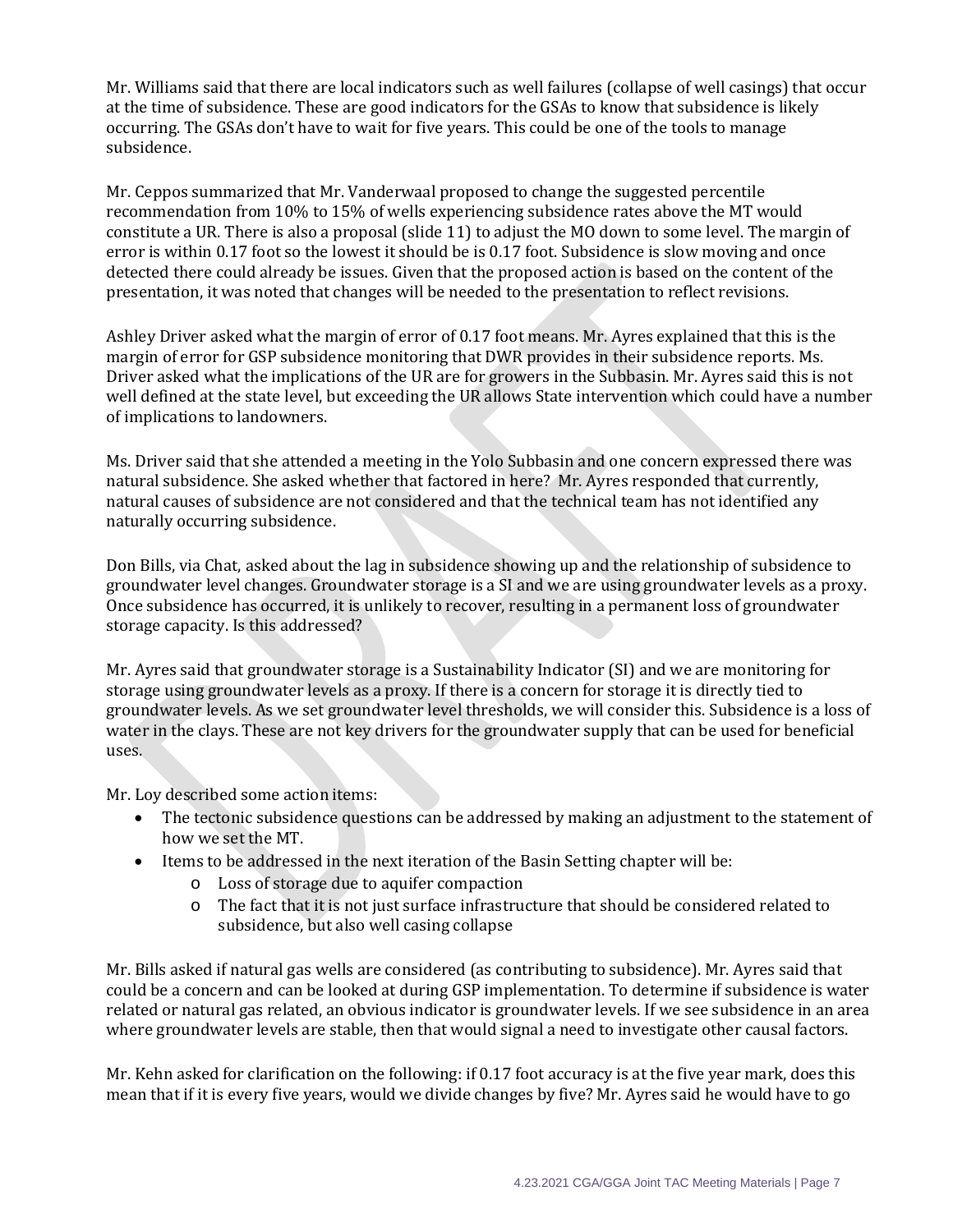back and review that. Mr. Kehn said it would be good to know if any irrigation districts have experienced changes in canal flow capacity.

Mr. Williams commented, when looking at 10% versus 15% of 60 sites, a lot of the sites are unlikely to experience subsidence and suggested fine-tuning this approach to look specifically at the problem areas.

Mr. Davids said there are two distinctly different perspectives for setting MTs for the land subsidence indicator. The first is how to define conditions to keep the State from intervening, and the second relates to sustainably managing the Subbasin and avoiding URs. With respect to the latter, the GSAs can and should put in additional benchmarks and take actions prior to exceeding MTs and triggering a UR.

Ms. Carter commented that the thresholds are for when the State would intervene and prior to that, the GSA's can manage how they want. If there is a problem in a certain area, it's up to the GSAs to address it. Our goal is to have a reasonable threshold that satisfies the State and helps us protect our resources. We can address areas of concern within our own authority.

Mr. Ceppos summarized the conversation and the potentially amended action for the TAC to consider. The suggested action on slide 13 was reliant on language on slides 11 and 12. On slide 12 he described potential changes (as per Mr. Williams' suggestion) specific to key benchmarks, and Mr. Vanderwaal's proposal to change 10% to 15%. Mr. Ceppos asked Mr. Ayres what he thinks is an effective modification to the proposed language. Mr. Ayres said he has heard a range of opinions expressed by different TAC members. If we set a different percentage for the yellow, red, and orange sites on the map, this item would have to come back to another meeting. If we use all monuments and pick an UR rate, we can come to a decision today. He reiterated that subsidence is a symptom of groundwater levels. The GSAs will need to take a hard look at groundwater levels and PMAs and he cautioned against being too restrictive.

Mr. Williams said he is fine with language at either 10% or 15%. He agrees there is no perfect GSA and feels this is a fine starting point.

Mr. Ayres suggested working in InSAR review for local guidance and potentially including that information in annual reports for a general understanding of subsidence conditions.

Mr. Ceppos asked Mr. Vanderwaal to confirm that he is comfortable leaving slide 11 as-is and changing the percentage on Slide 12 from 10% to 15%, and adding the suggestion to include InSAR data and analysis annually.. Mr. Vanderwaal said yes.

Mr. Ceppos confirmed the following:

Slide 11 - language to stay the same, with the addition of language about InSAR data being incorporated annually. Slide 12 – Change 10% to 15%. Mr. Davids said he thinks this suggestion of 15% is a good way to go and the GSAs can tighten it up in five years if needed.

Jim Wallace said that he is fine using the 15% number.

Ms. Driver reiterated that there are other factors that cause land subsidence and that water consumption is not the only contributing condition.

#### **Slide 12 was amended from 10% to 15%, and from 6 of 60 wells to 9 of 60 wells**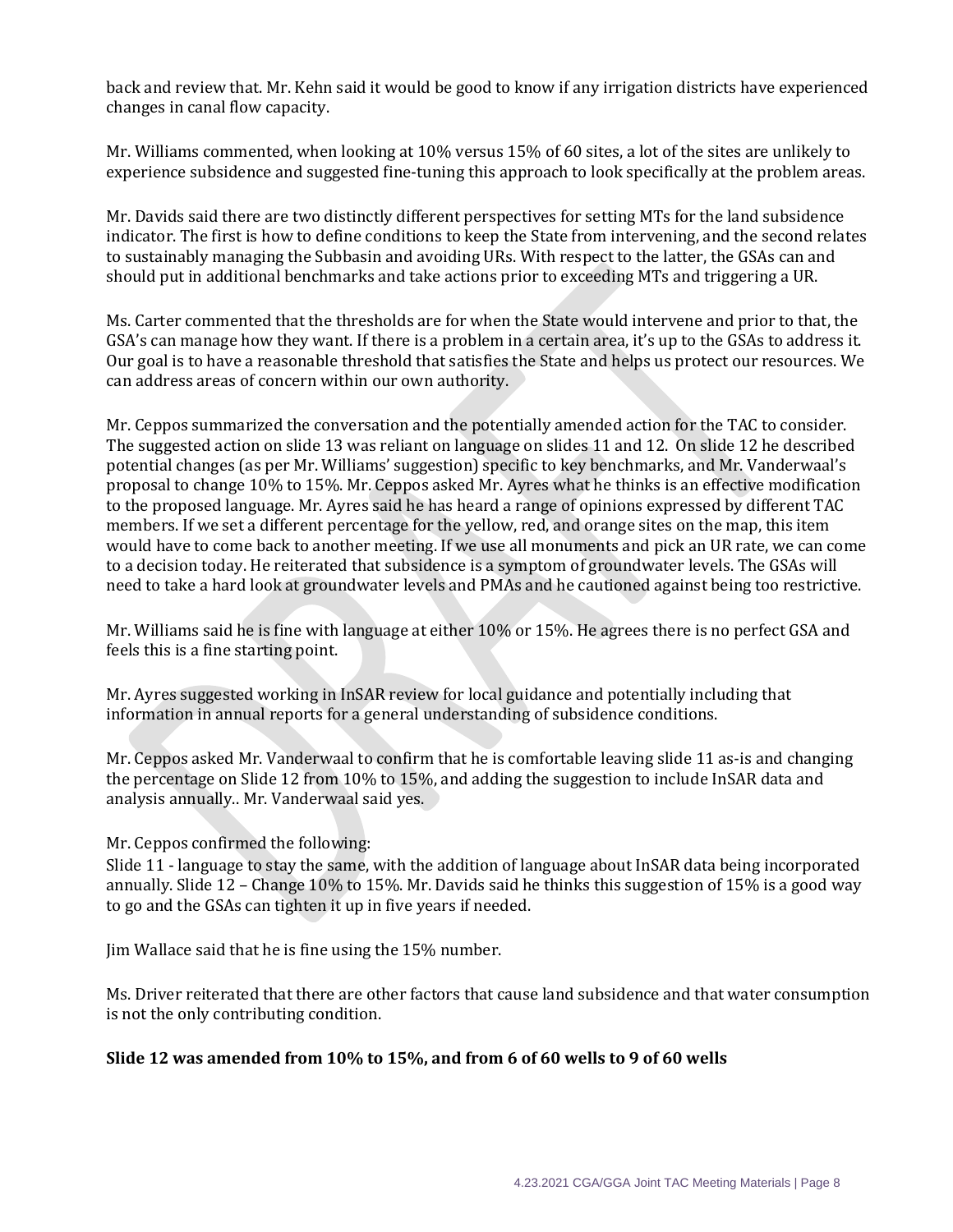Mr. Ceppos opened the floor to one last round of public comment on this topic. There were none.

**ACTION:** 

- **Slide 11: no change in MO and MT criteria; amended to include annual review of InSAR data.**
- **Slide 12: change 10% to 15% and 6 of 60 wells to 9 of 60 wells**
- **Slide 13: no change**

**GGA:** Zac Dickens moved to accept the recommendation with the noted edits to slides 11 and 12. David Kehn seconded and the motion passed per roll call vote:

Donald Bills – Abstain (Mr. Bills had connectivity issues during this discussion and was not able to participate) Emil Cavagnolo – Aye Zac Dickens – Aye David Kehn – Aye Mark Lohse – Aye

**CGA** – Mr. Wallace moved to accept the recommendation with the noted edits to slides 11 and 12. Ms. Carter seconded and the motion passed per roll call vote

Denise Carter – Aye Bill Vanderwaal - Aye Jim Wallace – Aye Darrin Williams – Aye (Thad Bettner was not available for this vote)

At this time, Mr. Ceppos called for a 6-minute break.

Upon reconvening, Mr. Ayres opened discussion for the next section of topics and explained that the technical consultant team was not asking for action on these items today. These will come back as actions items at the May 14 Joint TAC meeting.

## **iii. Groundwater Levels—Discussion**

Mr. Ayres began this discussion by saying it is recommended that groundwater levels will be used as a proxy for GDEs and stream depletions. The GSAs can have different MTs for different SIs and will have to manage to the shallowest of these three MTs.

Mr. Ayres displayed color-coded maps that illustrate which criteria is setting the MT at each monitoring site: well infrastructure or percent of range below historical low, and provided some sample hydrographs utilizing the proposed approach. The technical team proposes setting the MT at the lower of 20% range below historical low and the 20<sup>th</sup> percentile of the shallowest domestic wells in each monitoring well's Thiessen polygon. The MO will be the mean of the last five years of available measurements. Interim milestones will be based on PMAs. A UR will be detected when 25% of the representative monitoring wells fall below the MT for 24 consecutive months. Under SGMA, long-term trends are important, not necessarily conditions in one particular year. That is why the technical team is suggesting a time-frame of two years prior to exceeding the MT in order to give the GSAs time to investigate if one or more wells fall below the MT.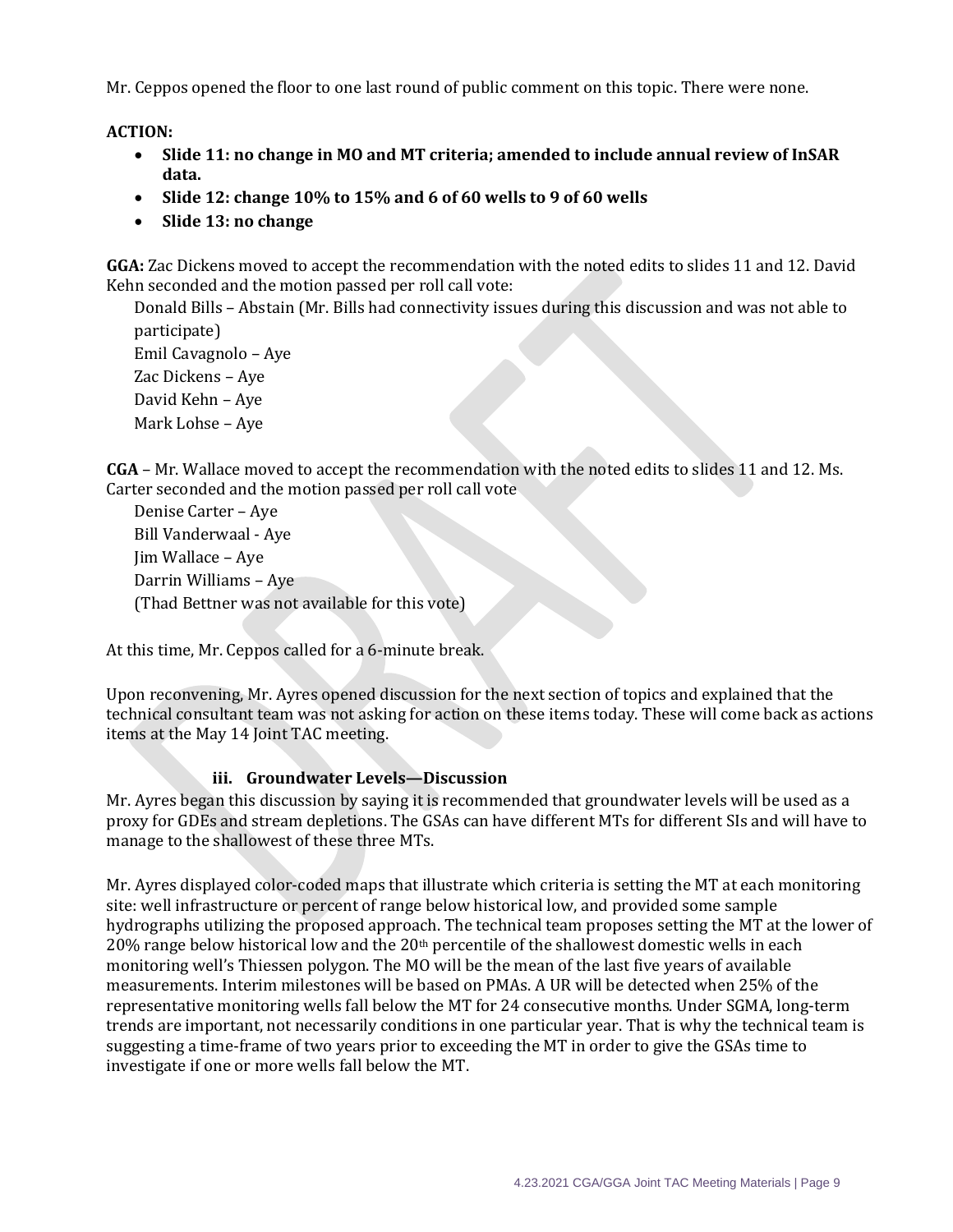Mr. Vanderwaal asked if more hydrographs will be available for review prior to a decision being made. Mr. Davids said yes.

Duncan MacEwan, ERA Economics, introduced the subject of economics related to groundwater level MTs and MOs. The technical team is analyzing economic implications for setting MTs at higher or lower levels, and if there is an economic rationale for setting the MT higher or lower. They have completed a standard cost/benefit analysis. Two costs are being considered – pumping from a lower level and well replacement costs. The benefit side includes avoiding or delaying implementation of PMAs.

Analysis was done at each monitoring well in the Subbasin. Mr. MacEwan provided two sample graphics and explained that, on the cost side, in general, annual costs are below \$1 million. Costs vary due to density of domestic wells and average annual pumping. On the benefits side, avoided project costs are likely going to be lower cost than demand management.

Mr. MacEwan displayed a chart summarizing costs and benefits. The analysis shows that, in general, there is not a rationale for setting MT differently than what is being proposed, with the exception of four monitoring sites.

Mr. Ceppos opened the floor to questions. There were none.

#### **iv. Groundwater Storage—Discussion**

Mr. Ayres explained that the team is planning to use groundwater levels as a proxy for the groundwater storage SI because the bottom of fresh water in the Colusa Subbasin is very deep. The limiting factor is well infrastructure, so too many wells would be dewatered before storage was affected. He said that this approach is fairly standard in GSPs throughout the state.

## **v. Groundwater Dependent Ecosystems—Discussion**

Mr. Ayres displayed a map of a potential monitoring network for GDEs based on wells in the existing Colusa Subbasin monitoring network. He explained that the current network of monitoring wells is not adequate for evaluating GDEs. Thresholds for GDEs are generally 30 feet below ground surface which is restrictive. The team recommends that the TAC consider expanding the shallow monitoring network as part of the 2027 GSP update. There are five wells in the network that could be assigned thresholds now and that could be expanded on for the 2027 GSP update, or the GSAs could define the network in the 2027 update. 30 foot piezometers could be installed for this network. There should also be further analysis to gain a better understanding as to whether the mapped GDEs are actual GDEs. GDEs are a beneficial use of groundwater so they at least have to be considered.

Mr. Wallace asked, for clarification. Is the recommendation is to add shallow monitoring wells over the next five years to gain a better understanding of the interaction and in meantime to set the MT and use the information that we have?

Mr. Ayres clarified that the recommendation is to get another more accurate GDE study done and expand the network with shallow wells to improve understanding and identify places to install shallow wells over the next five years after the GSP is submitted. They are not recommending using the existing network.

Mr. Wallace asked if costs have been considered. Mr. Ayres said no, and this potential project would become a PMA and be cost estimated in the future.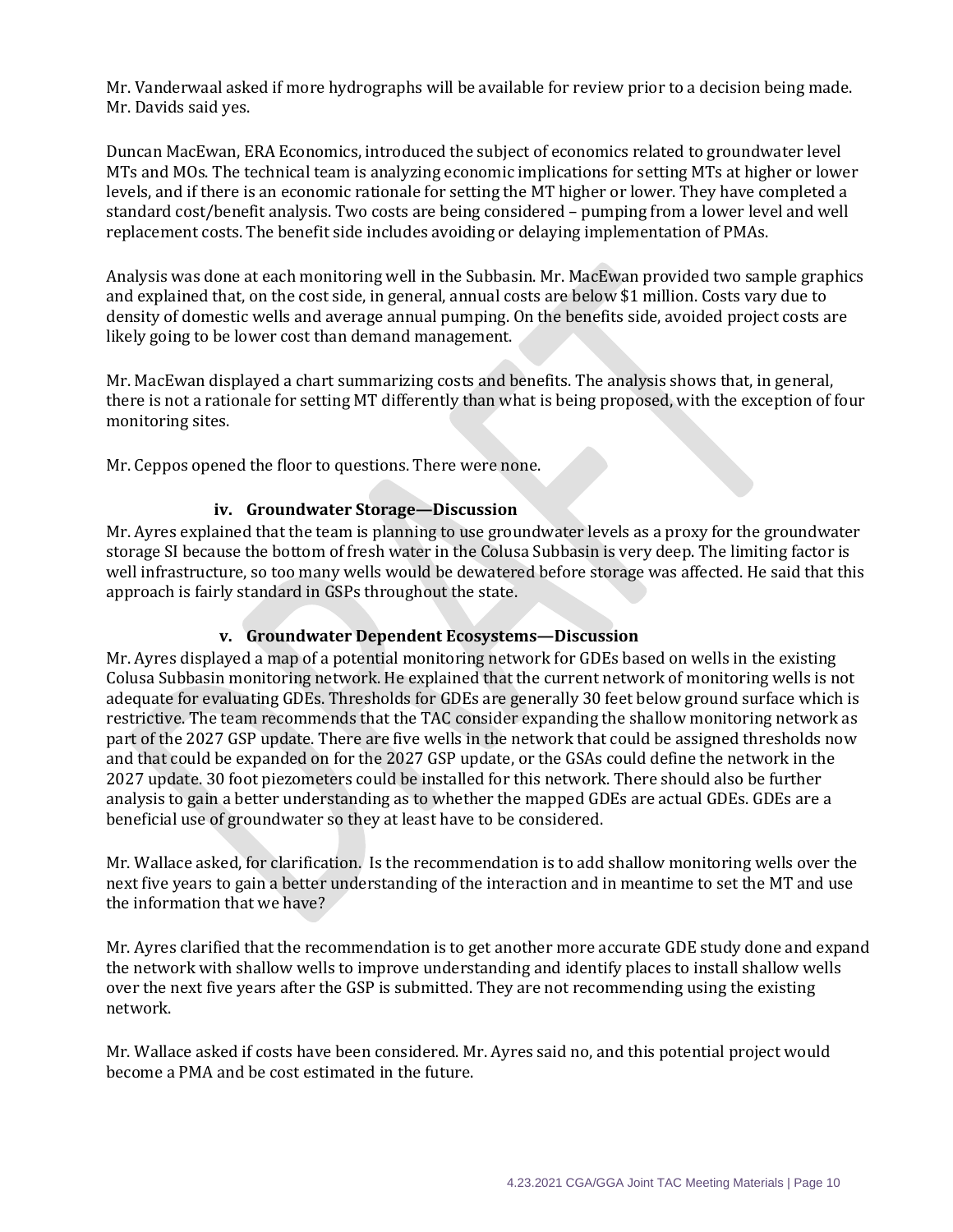Mr. Davids said that there are funds remaining under one grant that are dedicated to GDEs and the best investment would be to refine the GDE classification that TNC developed. It was a good start but others are finding there is some error. Before we put holes in ground we should have more certainty. There is approximately \$35,000-\$45,000 available. Mr. Davids said they could probably get some field biology done with the remaining funds. He will review the grant and discuss with GSA program managers.

Ms. Driver asked if these wells will be monitoring for other things. Mr. Ayres said yes, groundwater levels and there is a potential they could be used in other programs.

## **vi. Depletions of Interconnected Surface Water—Discussion**

Mr. Loy stated that interconnected surface water is one of the more challenging subjects that must be considered under SGMA. The idea behind this SI is that groundwater pumping could affect streamflow. The Colusa Subbasin UR statement specifies beneficial uses and users within the Colusa Subbasin. On the Sacramento River, these could be water rights holders and environmental uses for example. In the regulations there is support to limit this SI to the Subbasin itself but there are parts that infer it could extend to outside of the Subbasin. The environmental community would expect us to include beneficial uses and users outside of the Subbasin. There are discussions about this with adjacent subbasins at the GSA level, discussions led by the Northern California Water Association (NCWA) and discussions at the DWR technical support division. Currently there are no tools available to analyze this SI. In general, there is support to increase monitoring to gain a better understanding.

Mr. Loy presented projected surface water depletions from the model results. The model is showing that in the future there remains a net stream gain, but there is less gain than what we see currently due to increased pumping to support increased crop ET demands. Mr. Loy explained that the model results subject to uncertainty and must be interpreted accordingly.

Mr. Loy said that the timing of stream depletions should be considered. Even if we see reductions in net gains to streams, the depletions could occur at times when there is surplus water in the Sacramento River system and there are therefore no significant and undesirable results.

Mr. Loy said that one possible approach to monitoring surface water depletions is to use groundwater levels as a proxy. The SGMA GSP Regulations mention using a groundwater model to address streamflow depletion, but the consensus has changed to the opinion that modelling is not a workable approach because there is too much uncertainty in the various models used statewide. Groundwater levels are a much better way to measure this. This is a consensus among GSAs and the environmental community. It is recommended to evaluate groundwater levels in wells that are near the river, but not so close to the river that the river stage is influencing groundwater levels. Half a mile to five miles away from the river is recommended. It is also recommended to base the MT on 2015 measured groundwater levels to avoid additional streamflow depletions relative to 2015, which is the regulatory date. In the Colusa Subbasin, analysis will focus on the Sacramento River, Stony Creek and the Colusa Basin Drain because they are the three streams represented in the model.

Mr. Ayres wrapped up this discussion by reminding the TACs that when using the groundwater level MT for multiple SIs, the GSAs will need to manage to the most constraining (shallowest) threshold. In other words, the GSP will need to manage to keep conditions above the shallowest MT to avoid contributing to triggering of a UR. In summary, additional monitoring is needed to improve understanding of streamflow depletion and there is potential for a regional approach. MT based on streamflow depletion may be more constraining than those for groundwater levels. Lastly MT based on recent historical groundwater levels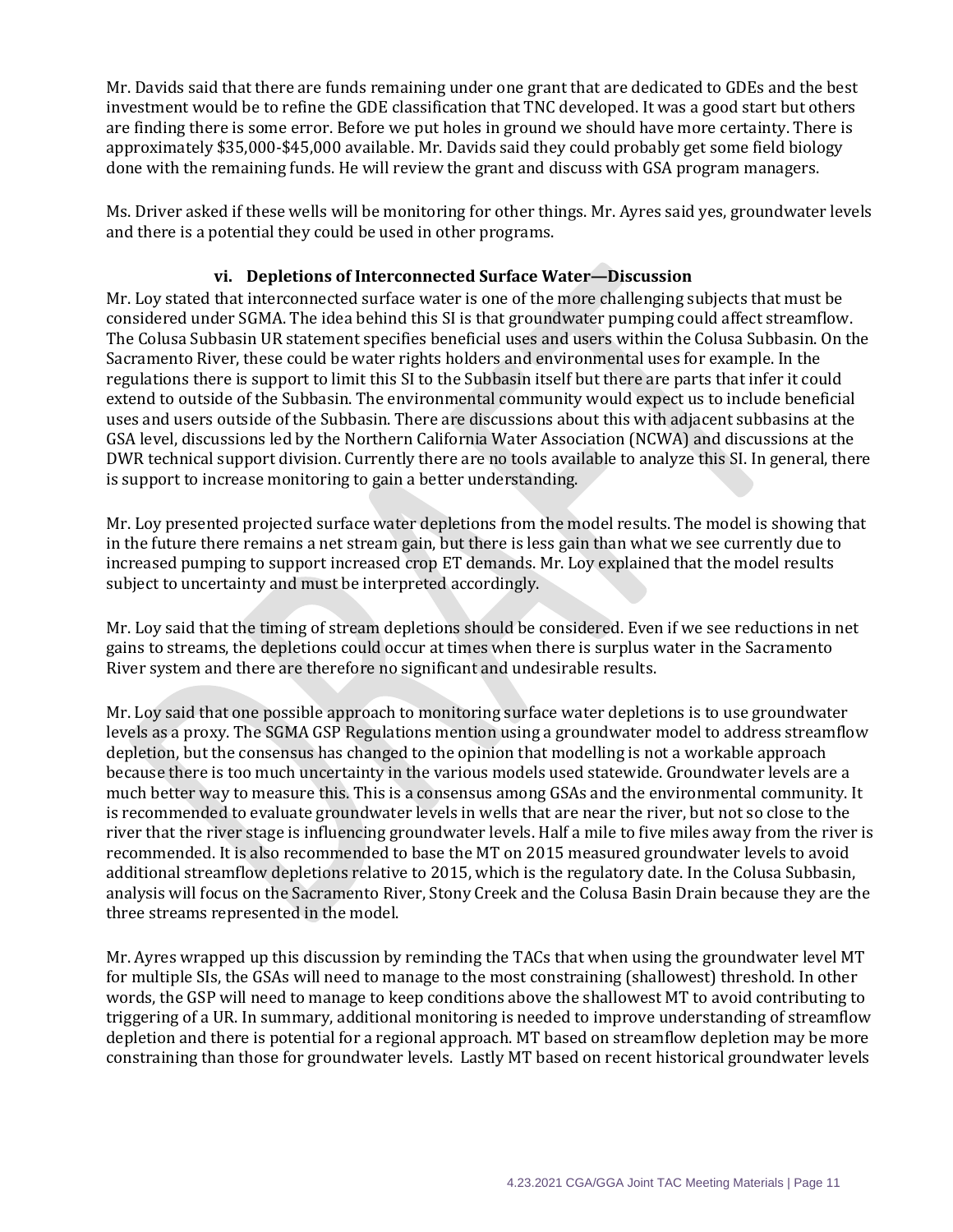would allow future groundwater operations to remain about the same as historical and shallow wells installed for GDEs may also be able to be utilized for streamflow depletion.

#### **DISCUSSION**

Mr. Davids clarified that this is an evaluation, not the team's recommendation. The Environmental Defense Fund is advocating this approach of setting MT near streams at levels around 2015 and managing to not drop below 2015 levels. GSAs are given local control so it is an option ignore this. It will require robust discussion.

Mr. Kehn said that similar to GDEs we are considering additional monitoring. He said he wants to be sure the verbiage is robust around this, that there is comprehensive narrative in the GSP to explain our approach.

Mr. Vanderwaal asked, for clarification. Is it being recommended that groundwater levels be used as a proxy for groundwater storage, GDEs and surface water depletion. Mr. Ayres said yes. Mr. Vanderwaal asked Mr. Davids if it is possible to see what is shown on slide 38, historical groundwater level information combined with the model output information. Mr. Davids said that is where the team is headed but pointed out that there are challenges at some wells because modeled groundwater levels do not always agree well with measured levels. This is because numerical models invariably not perfect. If everyone understands that they will see differences between historical and modelled values, he can provide those. He suggested placing primary emphasis on measured historical groundwater levels, not modelled levels.

Mr. Vanderwaal said that slide 38 shows one graph with model results and one with measurements and asked if these could be overlayed. Mr. Ayres he could do that on separate graphs. Mr. Loy added that there should be a time dimension in evaluation for this SI. Mr. Ayres suggested 24 months similar to groundwater levels.

Mr. Davids said that the team will distribute the new graphs by the end of next week, provide time for TAC member review, and aim for a special meeting two weeks from today.

## **c. Projects and Management Actions—Discussion**

Due to time constraints, this item was tabled and will be discussed at the next meeting.

## **5. Topics and TAC Decisions for Next Meeting (May 14, 2021)**

Mr. Davids said that a slightly revised PowerPoint presentation from today's meeting will be distributed to TAC members, and the technical team would be happy to receive any comments on the presentation.

Mr. Davids stated that every meeting from now through June will be a heavy lift. The TAC will be asked to make recommendations at the May and June meetings related to SMCs and PMAs. The upcoming special meeting to be scheduled prior to the May 14 meeting may not include any formal decision-making, but Mr. Davids said it will be important to meet again to keep things moving. Mr. Ceppos and Mr. Davids confirmed that meeting materials will continue to be distributed well in advance of meetings.

Ms. Fahey suggested attempting to schedule the special meeting now, potentially April 23 at 1:00 p.m. Mr. Vanderwaal proposed April 30 at 1:00 p.m. Mr. Ceppos polled TAC members to see if any could not make those meeting dates. Ms. Hunter said that she could not make the 30<sup>th</sup>. No TAC members responded that they could not attend either date. Staff will follow up to schedule the next meeting date.